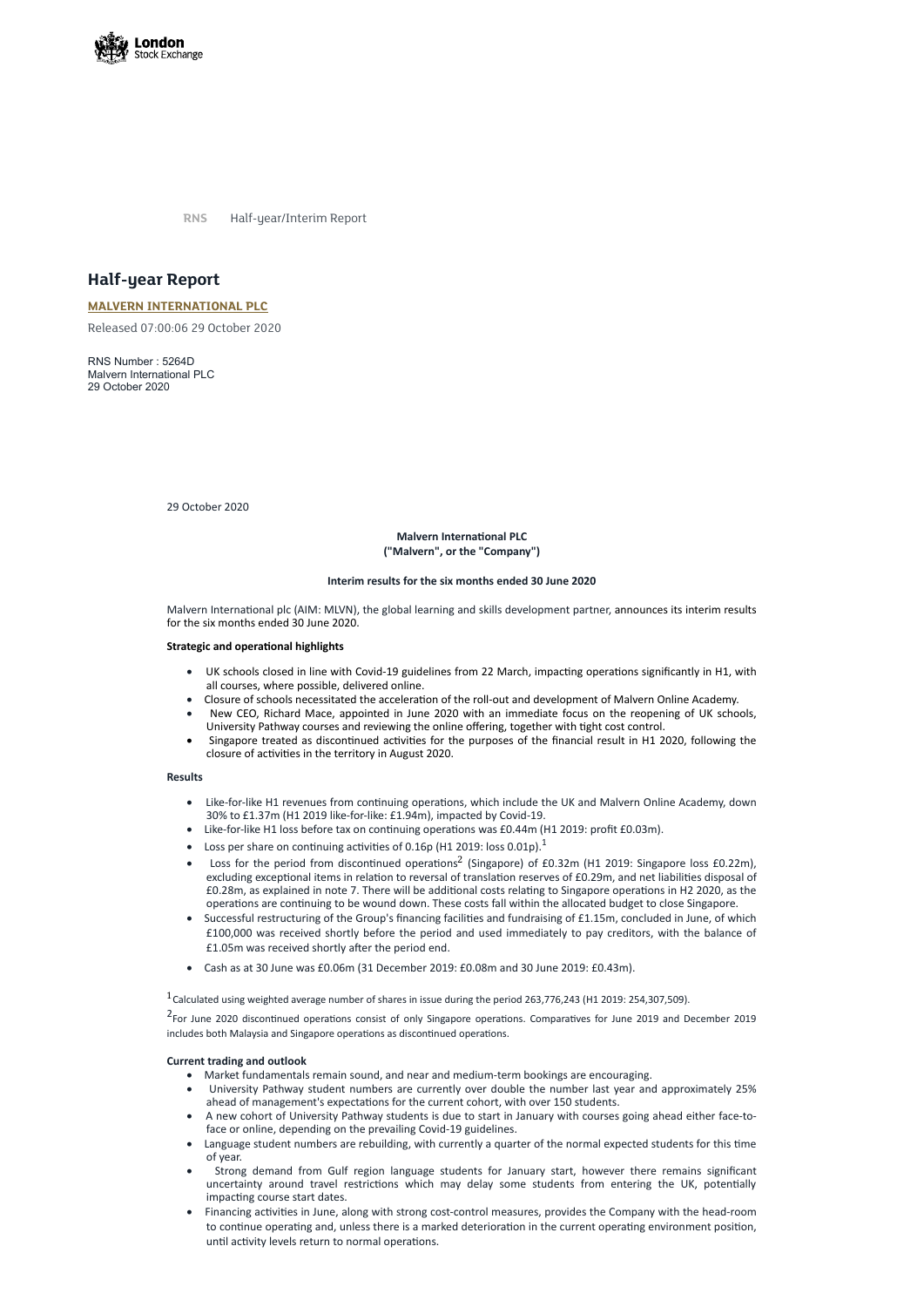#### **Commenng on the results and prospects, Richard Mace, Chief Execuve Officer, said:**

**"**I would like to thank all our employees for their resilience and commitment during these very challenging mes.

With the language schools and universities now reopened in line with government health and safety guidelines, our sales and marketing team is focused on rebuilding student numbers across the Company as quickly as possible.

The financing activities in June, along with strong cost-control measures, have provided the Company with the headroom to continue operating and, unless there is a marked deterioration in the current operating environment position, until activity levels return to normal operations.

Since my appointment, we have been focused on reopening schools and ensuring the delivery of pre-university courses to Malvern's university partners. In parallel, we have been undertaking a review of the strategy and brand positioning, to ensure that Malvern is well placed to take advantage of the opportunities available as and when operations return to more normal levels.

This announcement contains information which, prior to its disclosure by this announcement, was inside information for *the purposes of the Market Abuse Regulation*

#### **For further information please contact:**

Malvern International is a learning and language skills development partner. Courses are delivered on sites in London, Brighton, and Manchester, at partner campuses, and online through the Malvern Online Academy.

- · Language: English language teaching;
- Pathway: pre-University programs;
- · Junior: Summer language camps for secondary school students; and
- Online: language and higher education.

Established in the 1980s and admitted to AIM in 2004, Malvern employs 65 people and delivers a wide range of courses. For further investor information go to www.malverninternational.com.

#### **Chief Executive's review**

#### **Introduction**

Covid-19 has necessitated the accelerated development of Malvern Online Academy (MOA), due to the period of closure of our schools during lockdown. MOA continues to provide students language training and professional courses and has become, more than ever, an accepted teaching channel. At a minimum, MOA provides the Company with an insurance should further Covid-19 restrictions be applied, that enables the transfer of all students to remote learning under our standard terms. We believe that, with the right positioning and product offerings, MOA has the potential to become an important division within Malvern's portfolio in the long term in its own right, as well as supporting in-class learning and offering remote follow on courses for students that have completed their studies in one of our schools.

While the long-term education market fundamentals remain unchanged and current bookings are encouraging, the continuing effects of Covid-19 dictate it is appropriate that we remain cautious in our outlook, whilst continuing to invest in and grow the existing business."

While Malvern started 2020 with its largest ever order book, the Company's experience of Covid-19 in Singapore in December 2019 gave management an insight in to the disruption that the pandemic could potentially cause to the rest

| <b>Malvern International Plc</b>       | www.malverninternational.com                   |
|----------------------------------------|------------------------------------------------|
| Richard Mace - Chief Executive Officer | Via Communications Portfolio                   |
| <b>NOMAD &amp; Broker</b>              | www.whirelandcb.com                            |
| WH Ireland Limited                     |                                                |
| Mike Coe / Chris Savidge               | +44 117 945 3470                               |
| <b>Media enquiries</b>                 |                                                |
| <b>Communications Portfolio</b>        | ariane.comstive@communications-portfolio.co.uk |
| Ariane Comstive                        | +44 7785 922 354                               |
|                                        |                                                |

#### **Notes to Editors:**

Courses include:

Following my appointment on 30 June this year, it would be my wish to present my first report as CEO of Malvern International under less challenging circumstances. That said, having previously run the Group's Manchester school, I was delighted to be invited back into Malvern and take charge of a Company that has a sound business at its core and strong long-term market fundamentals.

Since my appointment, the focus has been on reopening schools, and doing all that can be done to ensure that our services are delivered safely, without any loss of quality to teaching. We have also begun reviewing the business in order to set out a strategy that will see the company trade profitability and deliver value to stakeholders.

#### **Financial and trading review**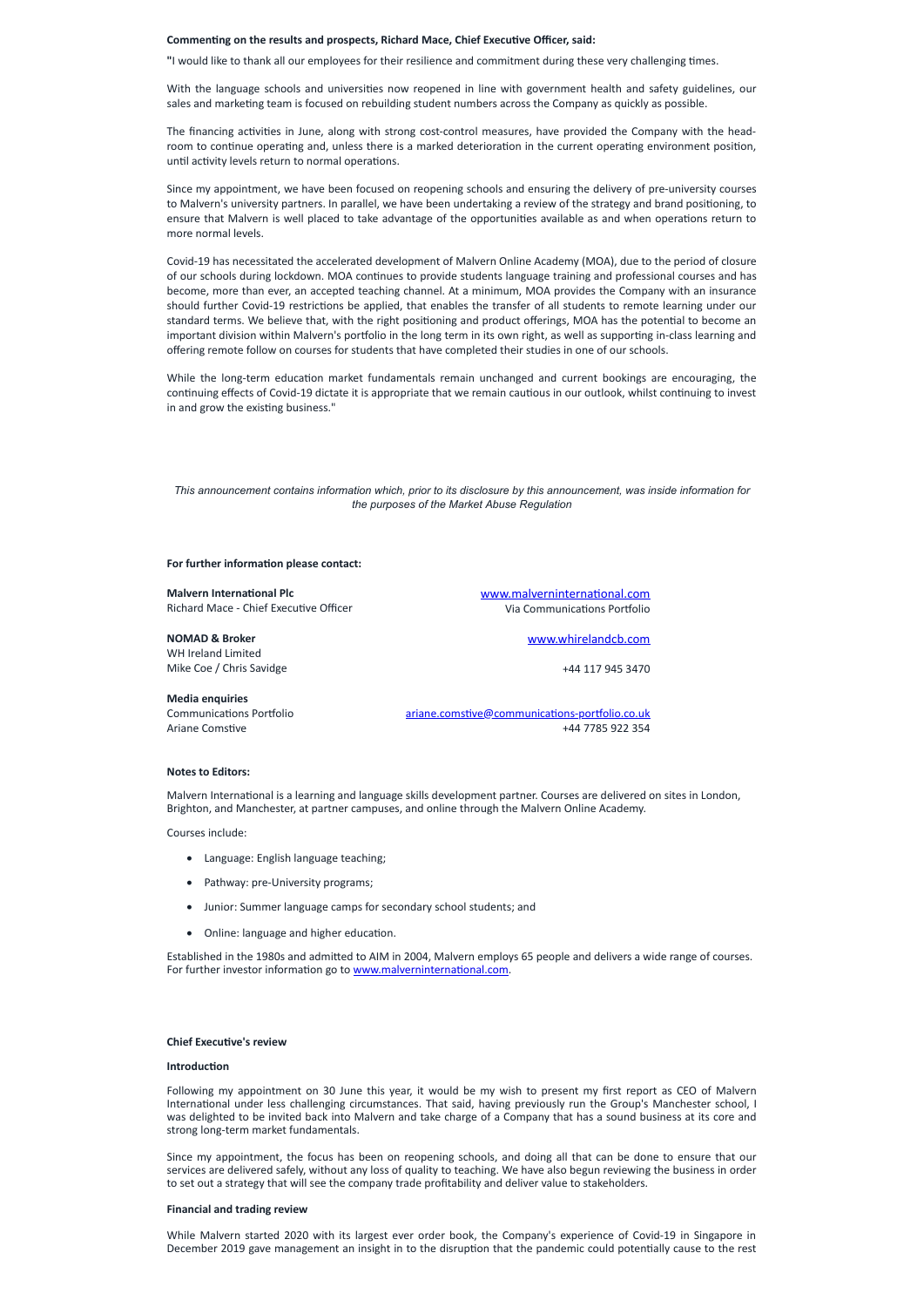of the business in 2020. As a result, contingency plans were put in place for the whole Group in January 2020 along with strong cost control measures.

With an increasing focus on cost control and calls on cash, the pandemic brought into focus the underperforming divisions within the Company. Malvern's operations in Singapore had, for some time, absorbed a disproportionate amount of the Company's financial and management resources. Following a review, the pandemic confirmed and accelerated the Board's decision to close the Singapore school from August 2020. We are currently working with the regulators in Singapore to complete the closure of the school in line with local legislation. As a result, the Singapore operations are considered discontinued activities for the purposes of the accounts for H1 2020.

Like-for-like revenues from continuing operations for H1 were £1.37m (H1 2019: £1.94m). The loss before tax was  $£0.44$ m (H1 2019: profit  $£0.03$ m). The loss per share on continuing activities was  $0.16$ p (H1 2019: loss 0.01p).

The loss for the period from discontinued operations (Singapore) was £0.32m (H1 2019: Singapore loss £0.22m), excluding exceptional items in relation to reversal of translation reserves of £0.29m, and net liabilities disposal of £0.28m, as explained in note 7. There will be additional costs relating to Singapore operations in H2 2020, as the operations are continuing to be wound down. These costs fall within the allocated budget to close Singapore.

In order to provide sufficient working capital to support Malvern's operations until it reaches cash flow break even, the Company undertook a fundraising towards the period end, raising £1.15m (net) by way of a placing and subscription, of which £100,000 was received shortly before the period end and used immediately to pay creditors, with the balance of £1.05m received shortly after the period end. At the same time the Company agreed the restructuring of its existing debt facility with Boost & Co., providing a two year capital repayment holiday and interest free period subject to certain performance conditions.

Bookings began to be postponed, and to a lesser extent cancelled, throughout Q1 before the government-required closure of schools in March. Students that were already enrolled in our language schools were transferred to online teaching, with the vast majority of administrative staff and some teachers being furloughed for the rest of the financial period.

Without a doubt, Covid-19 has been a major disruption to the business. However, unusual circumstances such as these often provide the impetus to reassess operating norms and introduce new ways of conducting business. Our strong cash control measures have highlighted Malvern's ability to operate from a much leaner cost base, without any major change to the quality of delivery.

Covid-19 has necessitated an acceleration in the development of Malvern Online Academy (MOA), and as a result of the period of closure of in-class teaching during lock-down. Since the reopening of schools, MOA has continued to provide online classes to students unable to physically attend classes as well as offering remote language training and professional courses.

In 2020, online learning has become, more than ever, an accepted teaching channel both in its own right and as part of a wider learning experience. At a minimum, MOA provides the Company with an insurance should further Covid-19 restrictions be applied, with the ability to transfer all students to remote learning under our standard terms.

We believe that, with the right positioning and product offerings, MOA has the potential to become an important division within Malvern's portfolio in the long term. Central to this is our need to invest prudently in people, systems and technology to deliver quality products. We are currently in the process of reviewing our pricing structure, brand positioning and sales and marketing strategy. In addition, we are exploring the range of courses that MOA can offer. This includes add-on subscription-based lessons to support in-class teaching, as well as follow-on courses for students that have completed class-based studies. In a normal year, Malvern has the benefit of over 2,000 students that attend classes at one of our centres, and with whom we build brand equity. This provides a significant after-sales opportunity for our online teaching.

In order to develop our capability, we are currently reassessing our technology platform to enable us to deliver a variety of courses to a wider audience, and deliver classes at varying mes of the day to suit different geographies and nationalities.

Cash balances as at 30 June 2020 were £0.06m (31 December 2019: £0.08m and 30 June 2019: £0.43m).

#### **Strategic review**

Following my appointment as CEO, and the closure of Singapore, we have begun the process of reviewing Malvern's strategy so that the Company is well positioned to take advantage of the opportunities available as and when the market returns to normal.

Since my appointment, we have begun investing in refreshing the Malvern branding in London and Brighton to support sales and marketing efforts, and reposition the Malvern centres in the market as high-quality, boutique language schools. As part of this we are revisiting our sales and marketing collateral to support sales agents, and to articulate clearly the quality of teaching and learning outcomes.

#### *Malvern Online Academy*

#### *Language schools*

Our language schools in London and Manchester each serve different markets and nationalities. Communicate (Malvern Manchester) has a strong brand position serving largely embassy-sponsored and self-funded students from the Gulf region, while Malvern London attracts students from Latin America, Europe and the Far East. Malvern Brighton, a small

boutique school, is being positioned to the same markets as the Manchester school.

With the current uncertainty in the industry and our focus on cost-control, Communicate School (Malvern Manchester) has already renegotiated a 12-month rent free period to the end of September 2021. We are currently in negotiation with our landlord with regards to the London school.

*University Pathway*

With our university partners, University of East London and Wrexham Glyndwr, we are currently providing pathway and pre-university courses to over 150 students, over double the number last year, and approximately 25% above management expectations. We believe the strong uptake is the result of the support we are providing UEL with student visa applications and the quality of our online delivery whilst universities continue to offer streamed and remote learning. Despite the impact of Covid-19, overseas student demand for British university education remains strong. At present, we are expecting a larger cohort for UEL in January than the previous year, even if the University is not fully reopen at the start of 2021.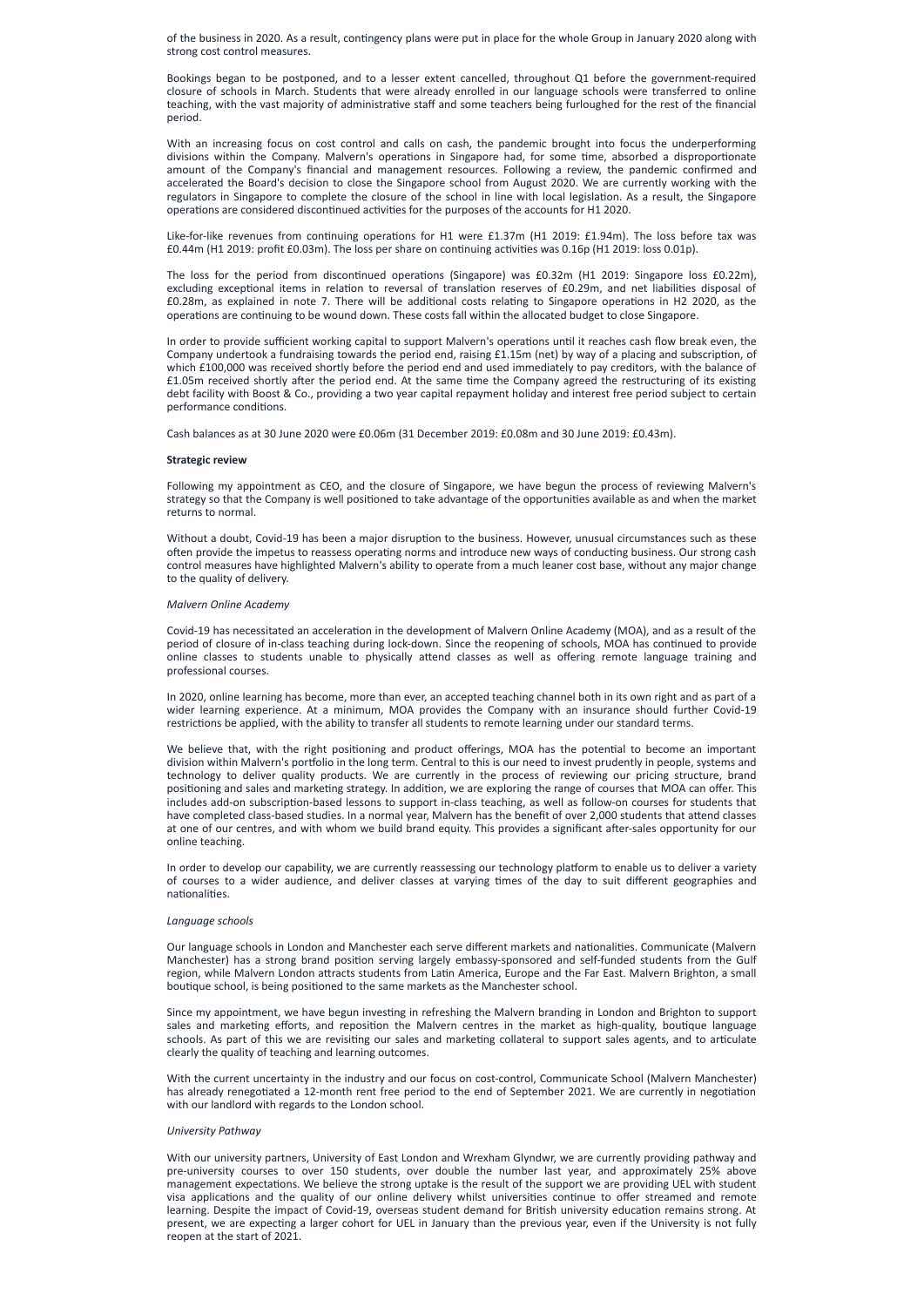The success of the courses delivered to UEL in 2019, and the increase of student numbers in 2020 is providing the impetus to invest in our current partnerships and to use our experience to offer our services to other universities, with whom we are currently in discussions. We believe outsourcing pathway courses offers a number of advantages to universities in terms of cost as well as attracting greater numbers of international students into universities, supporting universities own financial and strategic goals.

#### *Juniors*

Historically, Malvern has served a largely Italian cohort of government sponsored students. To expand this part of the business, we are broadening our discussions with the Hungarian government's scholarship programme and approaching new regions through our sales team.

A further area where I believe we can improve is in our process and student management systems. To support this, we have recently appointed a new member to the executive team, based out of our Brighton centre, with strong technical, IT and process management expertise. Our plan is to introduce a shared student management and onboarding system, as well as integrate our central sales platform, on which all our sales managers and marketing team are trained.

#### *Central and shared services*

In the last year, Malvern has made a number of improvements to its central shared services, notably to its sales and marketing. With operations now focused in the UK, we have the opportunity to introduce greater efficiencies into the business, streamline our shared functions further, and bring our three centres closer together to share training and deliver consistent, high-quality teaching. We are also reviewing our internal financial reporting systems, which can now be significantly simplified following the closure of Singapore.

We continue to have a strong focus on cost control, and remain encouraged by the return of business, which is underpinned by strong long-term market fundamentals.

As previously stated, University Pathway student numbers for H2 are ahead of expectations and we are currently anticipating a further cohort to start in January 2021. Language student numbers are rebuilding, with currently a quarter of the normal expected students for this time of year. At present, we are seeing strong demand from the Gulf region for January starts. However, there remains significant uncertainty around travel restrictions which may delay some students from entering the UK, potentially delaying start dates.

While we focus on rebuilding student numbers across the Company as quickly as possible and to invest in our partnerships and sales and marketing, the continuing effects of Covid-19 dictate it is appropriate that we remain cautious in our current outlook.

#### **Recent developments and outlook**

The financing activities in June, along with strong cost-control measures, have provided the Company with the headroom to continue operating and, unless there is a marked deterioration in the current operating environment position, until activity levels return to normal.

#### **Richard Mace**

**Chief Executive Officer** 

## **UNAUDITED CONSOLIDATED INCOME STATEMENT FOR THE SIX MONTHS ENDED 30 JUNE 2020**

|         |             | <b>Six</b><br>months ended<br>30 June 2020 | <b>Six</b><br>months ended<br>30 June 2019 | Year ended<br>31 December<br>2019 |
|---------|-------------|--------------------------------------------|--------------------------------------------|-----------------------------------|
|         | <b>Note</b> | £'000<br><b>Unaudited</b>                  | £'000<br><b>Unaudited</b>                  | £'000<br><b>Audited</b>           |
|         |             | Restated*                                  | Restated*                                  |                                   |
| Revenue |             | 1,366                                      | 1,940                                      | 4,704                             |

| Cost of services sold & operating expenses | (1,612) | (1,640) | (5, 311) |  |
|--------------------------------------------|---------|---------|----------|--|
| Other income                               | 193     | 94      | 85       |  |
| Operating profit / (loss)                  | (53)    | 394     | (522)    |  |
| Finance costs                              | (178)   | (41)    | (280)    |  |
| Depreciation & amortisation                | (204)   | (328)   | (657)    |  |
| Impairment                                 | -       |         | (2, 211) |  |
| Loss before taxation                       | (435)   | 25      | (3,670)  |  |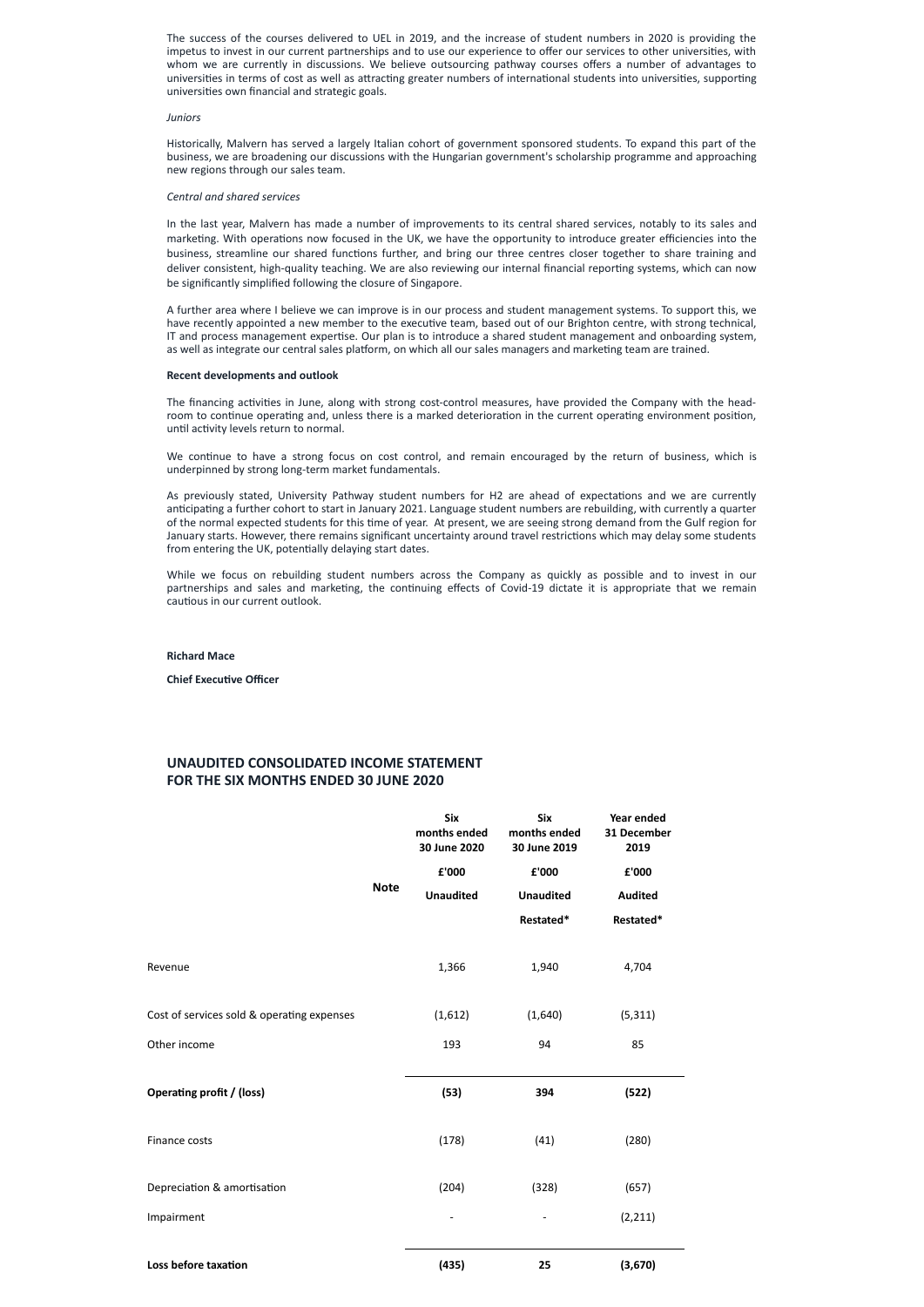| Income tax charge<br>Loss for the period / year from continuing<br>operations $1$ |   |        | (60)     | (190)    |
|-----------------------------------------------------------------------------------|---|--------|----------|----------|
|                                                                                   |   | (435)  | (35)     | (3,860)  |
| Discontinued operations <sup>1</sup>                                              | 7 | 252    | (1,483)  | (4,508)  |
| Loss for the period / year                                                        |   | (183)  | (1,518)  | (8, 368) |
| Loss attributable to equity holders                                               |   | (183)  | (1, 518) | (8, 368) |
| Loss per share on continuing activities                                           |   | Pence  | Pence    | Pence    |
| Basic <sup>2</sup>                                                                | 4 | (0.16) | (0.01)   | (1.51)   |
|                                                                                   |   |        |          |          |

\*2019 comparatives have been restated to exclude Malaysia and Singapore operations.

 $1$ Although the total loss for 2019 is as shown in 2019 audited accounts, the split between continuing and discontinued operations is different, as Singapore operations were included within continuing operations in 2019 annual report, but are now included within discontinued operations for the purposes of like for like comparison.

 $2$ Calculated at the weighted average number of shares in issue during the period at 263,776,243 (H1 2019: 254,307,509).

## **UNAUDITED STATEMENT OF FINANCIAL POSITION AS AT 30 JUNE 2020**

|                                | As at            |                    | As at 31 December |
|--------------------------------|------------------|--------------------|-------------------|
|                                | 30 June 2020     | As at 30 June 2019 | 2019              |
|                                | £'000            | ${\bf f}$ '000     | £'000             |
|                                | <b>Unaudited</b> | <b>Unaudited</b>   | <b>Audited</b>    |
| <b>Non-current assets</b>      |                  |                    |                   |
| Property, plant & equipment    | 104              | 637                | 368               |
| Right-of-use assets            | 2,800            | 2,859              | 4,912             |
| Intangible assets              | 1,419            | 4,701              | 1,419             |
|                                | 4,323            | 8,197              | 6,699             |
| <b>Current assets</b>          |                  |                    |                   |
| Inventory                      |                  | 11                 | 6                 |
| Debtors                        | 1,413            | 1,594              | 751               |
| Prepayments                    | 289              | 1,404              | 665               |
| Deferred tax assets            |                  | 190                |                   |
| Cash at bank and in hand       | 63               | 432                | 83                |
|                                | 1,765            | 3,631              | 1,505             |
| <b>Total Assets</b>            | 6,088            | 11,828             | 8,204             |
| <b>Non-current liabilities</b> |                  |                    |                   |
| Lease liabilities              | 2,668            | 2,089              | 4,580             |
| Term loan                      | 2,515            | 150                | 2,438             |
| Convertible loan notes         |                  | 299                |                   |
| Warrants                       | 68               |                    | 76                |
|                                | 5,251            | 2,538              | 7,094             |
| <b>Current liabilities</b>     |                  |                    |                   |
| Trade payables                 | 457              | 1,283              | 985               |
| Other payables and accruals    | 891              | 396                | 689               |
| Lease liabilities              | 344              | 815                | 605               |

| Amount due to related parties       |           | 564       | 47       |
|-------------------------------------|-----------|-----------|----------|
| Provision for Income Tax            | 10        | 115       | 10       |
| Deferred Income                     | 269       | 1,387     | 756      |
| Convertible loan notes              | 322       |           | 316      |
|                                     | 2,293     | 4,560     | 3,408    |
| <b>Total Liabilities</b>            | 7,544     | 7,098     | 10,502   |
| <b>Equity</b>                       |           |           |          |
| Share capital                       | 10,310    | 9,364     | 9,364    |
| Share premium                       | 5,782     | 5,471     | 5,431    |
| Reserves                            | (17, 548) | (10, 105) | (17,093) |
|                                     | (1, 456)  | 4,730     | (2, 298) |
| <b>Total Equity and Liabilities</b> | 6,088     | 11,828    | 8,204    |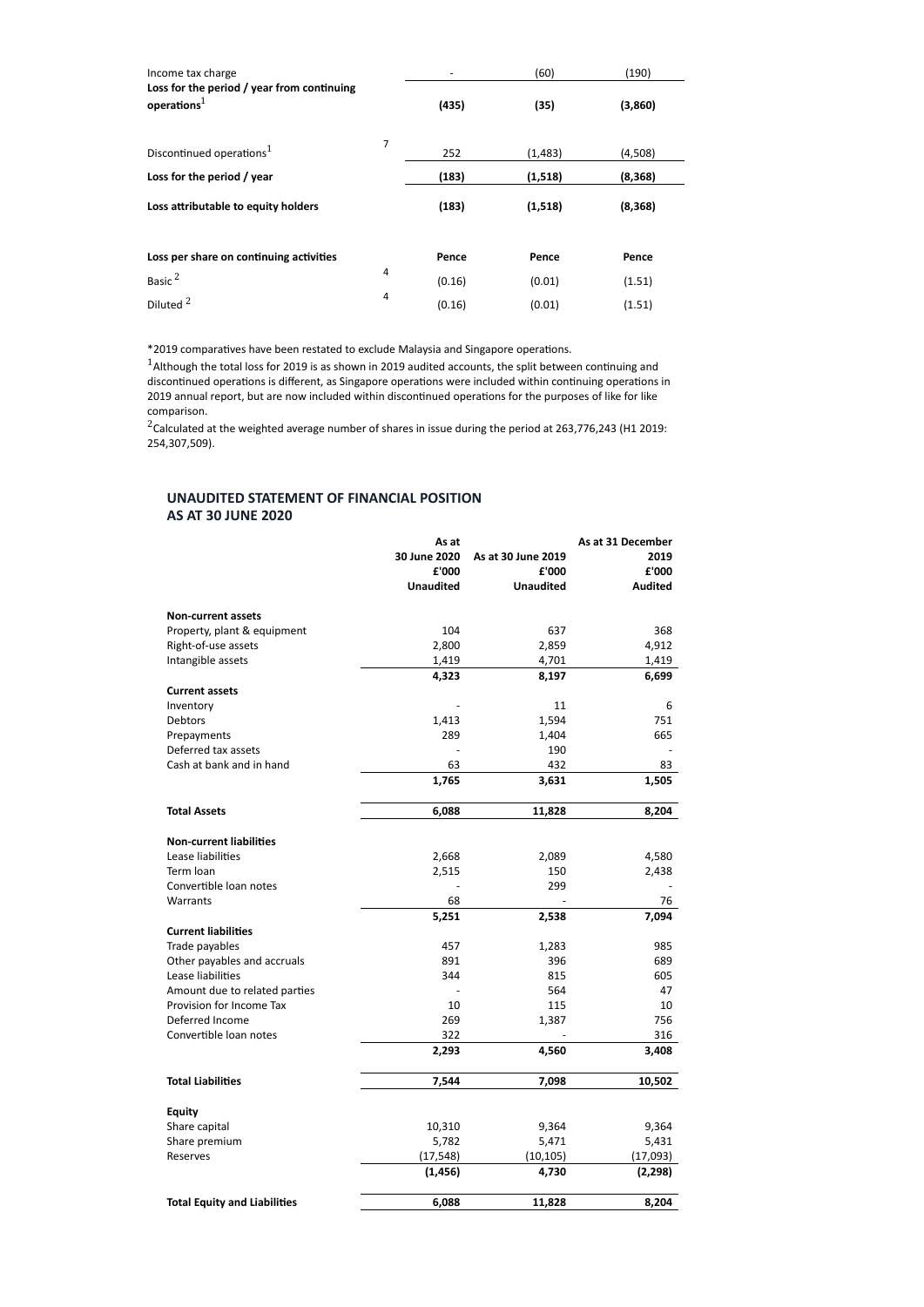## **UNAUDITED CONSOLIDATED STATEMENT OF CHANGES IN EQUITY FOR THE SIX MONTHS ENDED 30 JUNE 2020**

|                                                              | <b>Share</b><br><b>Capital</b><br>£'000 | <b>Share</b><br>Premium<br>£'000 | <b>Retained</b><br><b>Earnings</b><br>£'000 | <b>Translation</b><br><b>Reserve</b><br>£'000 | Capital<br><b>Reserve</b><br>£'000 | Convertible<br>Loan<br><b>Reserve</b><br>£'000 | <b>Total</b><br><b>Reserves</b><br>£'000 | <b>Attributable</b><br>to Equity<br><b>Holders of</b><br>the<br>Company<br>£'000 |
|--------------------------------------------------------------|-----------------------------------------|----------------------------------|---------------------------------------------|-----------------------------------------------|------------------------------------|------------------------------------------------|------------------------------------------|----------------------------------------------------------------------------------|
| <b>Balance at 1</b>                                          | 9,212                                   | 5,017                            | (9, 196)                                    | 589                                           | 171                                | 28                                             | (8, 408)                                 | 5,821                                                                            |
| January 2019<br><b>Total</b>                                 |                                         |                                  |                                             |                                               |                                    |                                                |                                          |                                                                                  |
| comprehensive<br>income for the<br>period                    |                                         |                                  | (1, 518)                                    | (179)                                         |                                    |                                                | (1,697)                                  | (1,697)                                                                          |
| New share issue                                              | 152                                     | 454                              |                                             |                                               |                                    |                                                |                                          | 606                                                                              |
| <b>Balance at 30</b><br><b>June 2019</b>                     | 9,364                                   | 5,471                            | (10, 714)                                   | 410                                           | 171                                | 28                                             | (10, 105)                                | 4,730                                                                            |
| Total<br>comprehensive<br>income for the<br>period           |                                         |                                  | (6,850)                                     | (138)                                         |                                    |                                                | (6,988)                                  | (6,988)                                                                          |
| Direct costs<br>relating to issue<br>of shares               |                                         | (40)                             |                                             |                                               |                                    |                                                |                                          | (40)                                                                             |
| <b>Balance at 31</b><br>December 2019<br>/ 1 January<br>2020 | 9,364                                   | 5,431                            | (17, 564)                                   | 272                                           | 171                                | 28                                             | (17,093)                                 | (2, 298)                                                                         |
| Total<br>comprehensive<br>income for the<br>period           |                                         |                                  | (183)                                       | (272)                                         |                                    |                                                | (455)                                    | (455)                                                                            |
| New share issue                                              | 946                                     | 351                              |                                             |                                               |                                    |                                                |                                          | 1,297                                                                            |
| <b>Balance at 30</b><br><b>June 2020</b>                     | 10,310                                  | 5,782                            | (17, 747)                                   |                                               | 171                                | 28                                             | (17, 548)                                | (1, 456)                                                                         |

## **UNAUDITED CONSOLIDATED STATEMENT OF CASH FLOWS FOR THE SIX MONTHS ENDED 30 JUNE 2020**

| <b>Six</b>       | Six              | Year ended     |
|------------------|------------------|----------------|
| months ended     | months ended     | 31 December    |
| 30 June 2020     | 30 June 2019     | 2019           |
| £'000            | £'000            | £'000          |
| <b>Unaudited</b> | <b>Unaudited</b> | <b>Audited</b> |

**Cash flows from operang acvies**

| Cash flows from operating activities                 |       |          |         |
|------------------------------------------------------|-------|----------|---------|
| Loss after tax from continuing activities            | (435) | (35)     | (3,860) |
| (Loss)/profit after tax from discontinued activities | 252   | (1, 483) | (4,508) |
| <b>Adjustments for:</b>                              |       |          |         |
| Depreciation & amortisation                          | 204   | 611      | 1,172   |
| Impairment                                           |       | 1,069    | 2,876   |
| Fair value movement on warrants                      | (57)  |          | (198)   |
| Fair value movement on convertible loan reserve      | 6     |          | 17      |
| Loss on disposal of discontinued operations          | (398) |          | 1,133   |
| Loss on disposal of tangible assets                  |       |          | 21      |
| Impairment of trade receivables                      |       |          | 190     |
| Impairment of other receivables                      |       |          | 96      |
| Finance cost                                         | 178   | 80       | 422     |
| Adjustment for deferred tax                          |       |          | 190     |
| Interest paid                                        | (49)  | (80)     | (405)   |
| Tax paid                                             |       | 23       | (82)    |
|                                                      | (299) | 185      | (2,936) |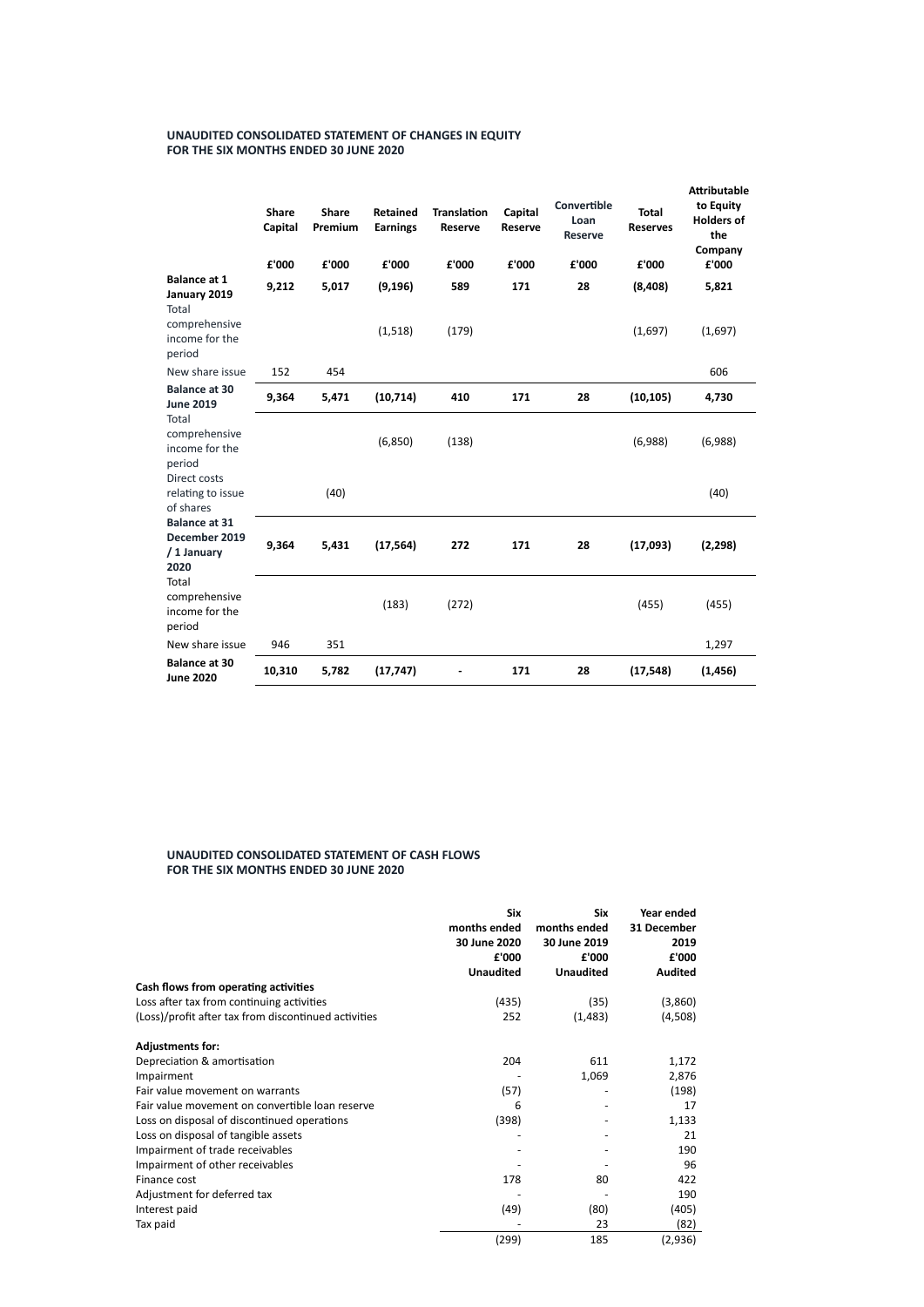| <b>Changes in working capital</b>                        |                |         |         |
|----------------------------------------------------------|----------------|---------|---------|
| (Increase) / decrease in receivables                     | 278            | (1,046) | 10      |
| Increase in payables                                     | 101            | 942     | 1,128   |
| (Increase) / decrease in inventories                     | $\overline{2}$ | (5)     |         |
| Increase / (decrease) in amounts due to related parties  | (43)           | 66      | (508)   |
| Net cash used in operating activities                    | 39             | 142     | (2,306) |
| Cash flows from investing activities                     |                |         |         |
| Purchase of property, plant and equipment                |                | (92)    | (72)    |
| Investment in Intangible Assets                          |                | (185)   | (245)   |
| Net cash used in investing activities                    |                | (277)   | (317)   |
| <b>Cash flows from financing activities</b>              |                |         |         |
| (Decrease) / increase in finance lease liabilities       | (259)          |         | (502)   |
| New share issue*                                         | 100            | 606     | 566     |
| Term loan                                                | 100            | (84)    | 2,538   |
| Net cash used in financing activities                    | (59)           | 522     | 2,602   |
| Net increase in cash and cash equivalents                | (20)           | 387     | (21)    |
| Effect of foreign exchange rate changes on consolidation |                | (60)    | (1)     |
| Cash and cash equivalents at beginning of period / year  | 83             | 105     | 105     |
| Cash and cash equivalents at end of period / year        | 63             | 432     | 83      |

\*following the equity fundraising in June 2020, £100k were received before 30 June 2020, and the remaining funds were received after 30 June 2020

Malvern International plc (the "Company") is a public limited liability company incorporated in England and Wales on 8 July 2004. The Company was admitted to AIM on 10 December 2004. Its registered office is Witan Gate House, 500-600 Witan Gate West, Milton Keynes MK9 1SH and its principal place of business is in the UK. The registration number of the Company is 05174452.

The principal activities of the Company are that of investment holding and provision of educational consultancy services. The principal activity of the group is to provide an educational offering that is broad and geared principally towards preparing students to meet the demands of business and management. There have been no significant changes in the nature of these activities during the period

#### **2.** Significant accounting policies

#### **Basis of preparation**

The accounting policies adopted are consistent with those of the previous financial year.

#### **NOTES TO THE UNAUDITED INTERIM FINANCIAL INFORMATION FOR THE SIX MONTHS ENDED 30 JUNE 2020**

#### **1.** General information

This interim consolidated financial information for the six months ended 30 June 2020 has been prepared in accordance with IAS 34, 'Interim financial reporting'. This interim consolidated financial information is unaudited and is not the Group's statutory financial statements and should be read in conjunction with the annual financial statements for the year ended 31 December 2019, which have been prepared in accordance with International Financial Reporting Standards (IFRS) and have been delivered to the Registrar of Companies. The auditors have reported on those accounts; their report was unqualified, but did include, without qualifying their report, references to which the auditors drew attention by way of emphasis of matter in respect of the preparation of the financial statements on a going concern basis.

The interim consolidated financial information for the six months ended 30 June 2020 is unaudited. In the opinion of the Directors, the interim consolidated financial information presents fairly the financial position, and results from operations and cash flows for the period. Comparative numbers for the six months ended 30 June 2019 are unaudited.

This interim consolidated financial information is presented in  $E$  sterling, rounded to the nearest thousand.

The basic loss per share is calculated by dividing the loss attributable to ordinary shareholders by the weighted average number of ordinary shares in issue during the relevant period. The weighted average number of shares in issue during the period was 263,776,243 (2018: 254,307,509).

The diluted loss per share is calculated by dividing the loss attributable to ordinary shareholders by the weighted average number of ordinary shares in issue during the relevant period diluted for the effect of share options and warrants in existence at the relevant period. The weighted average number of shares in issue diluted for the effect of

share options and warrants in existence during the period was 263,776,243 (H1 2019: 254,307,509)

#### **3. Dividend**

No interim dividend for this financial year is proposed.

#### **4. Loss per share**

#### **5. Share capital**

On 30 June 2020 the Company announced a placing of new ordinary shares 833,333,334 at a price of 0.15 pence per share to raise net proceeds of £1.15m.

113,057,613 new ordinary shares were issued to creditors for amounts due.

As at 30 June 2020, the total number of Ordinary Shares held in the Company was 1,204,967,240 (30 June 2019: 258,576,293).

#### **6. Subsequent events**

Following a review of the operations, the board has decided to close its Singapore operations. The company has agreed with the regulatory education board in Singapore that the majority of existing students will either be taught to the end of their course or transferred to other institutions. For the purposes of financial results in H1 2020, the Singapore operations has been reported as discontinued operations.

### **7.** Discontinued Operations

**a.** Financial performance of the discontinued operations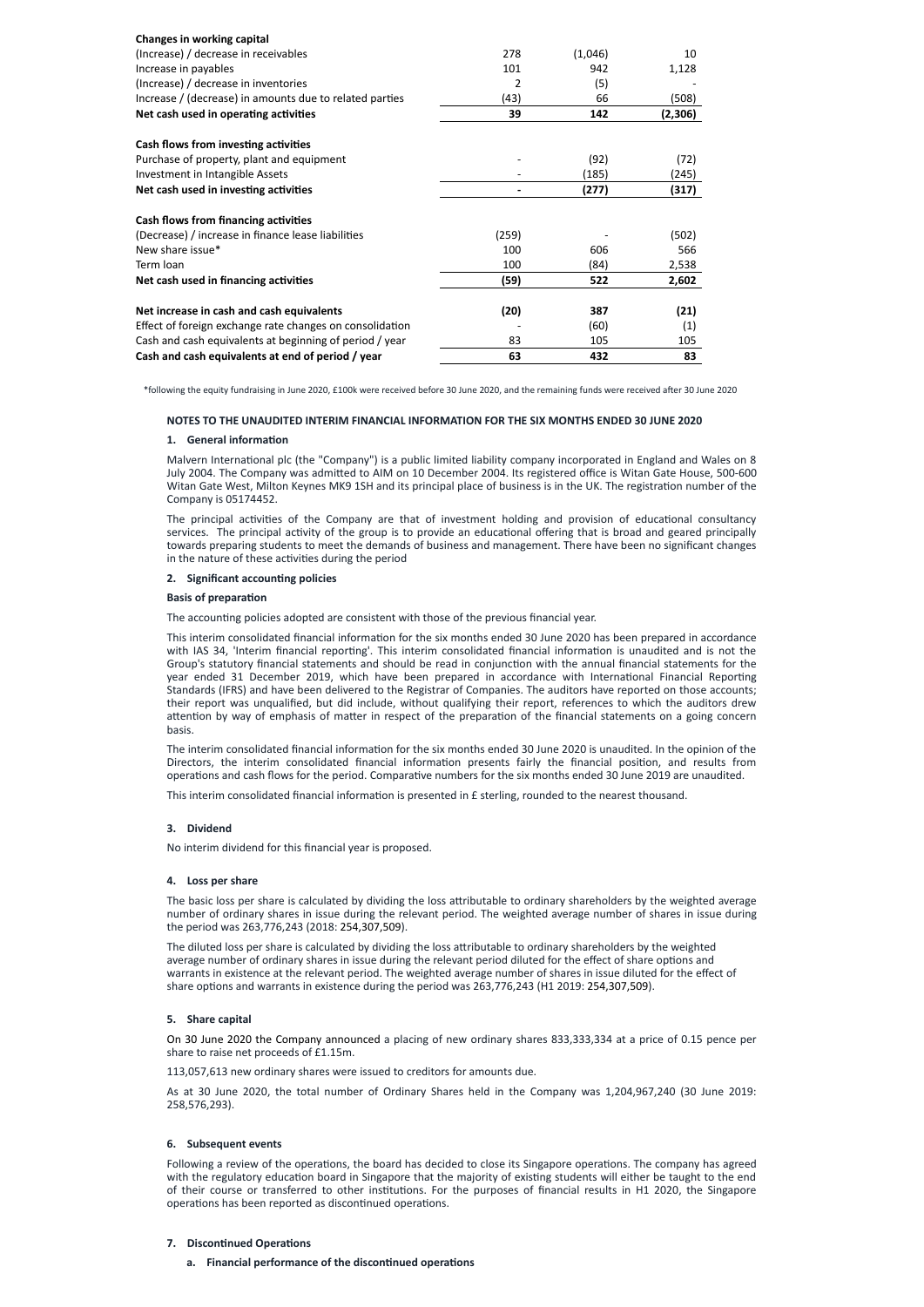|                                                          | Six months ended<br>30 June 2020<br>£'000 |
|----------------------------------------------------------|-------------------------------------------|
| Revenue                                                  | 629                                       |
| Other Income                                             | 104                                       |
| Expenses                                                 | (1,051)                                   |
| Loss for the period*                                     | (318)                                     |
| Other comprehensive income for the period (note b below) | 570                                       |
| Total comprehensive income for the period                | 252                                       |

\* There will be additional costs relating to Singapore operations in H2 2020 as the operations are continuing to be wound down. These costs fall within the allocated budget to close Singapore.

#### **b.** Details of discontinued operations

Primary Information Provider in the United Kingdom. Terms and conditions relating to the use and distribution of this information may apply. For further information, please contact [rns@lseg.com](mailto:rns@lseg.com) or visit [www.rns.com.](http://www.rns.com/)

|                                                            | £'000 |
|------------------------------------------------------------|-------|
| Carrying amount of net liabilities disposed (note c below) | 283   |
| Reclassification of foreign currency translation reserve   | 287   |
| Other comprehensive income for the period                  | 570   |

#### **c.** Net assets/(liabilities) of discontinued operations

RNS may use your IP address to confirm compliance with the terms and conditions, to analyse how you engage with the information contained in this communication, and to share such analysis on an anonymised basis with others as part of our commercial services. For further information about how RNS and the London Stock Exchange use the personal data you provide us, please see our **[Privacy](https://www.lseg.com/privacy-and-cookie-policy) Policy**.

|                               | £'000   |
|-------------------------------|---------|
| Property, plant and equipment | 2,027   |
| Trade receivables             | 318     |
| <b>Total assets</b>           | 2,345   |
|                               |         |
| Trade creditors               | (699)   |
| Lease liability               | (1,929) |
| <b>Total liabilities</b>      | (2,628) |
|                               |         |
| <b>Net liabilities</b>        | (283)   |

END

IR FLFVRILLTFII

London Stock Exchange plc is not responsible for and does not check content on this Website. Website users are **responsible for checking content. Any news item (including any prospectus) which is addressed solely to the** persons and countries specified therein should not be relied upon other than by such persons and/or outside the **specified countries.** Terms and [conditions,](https://www.londonstockexchange.com/disclaimer) including restrictions on use and distribution apply.